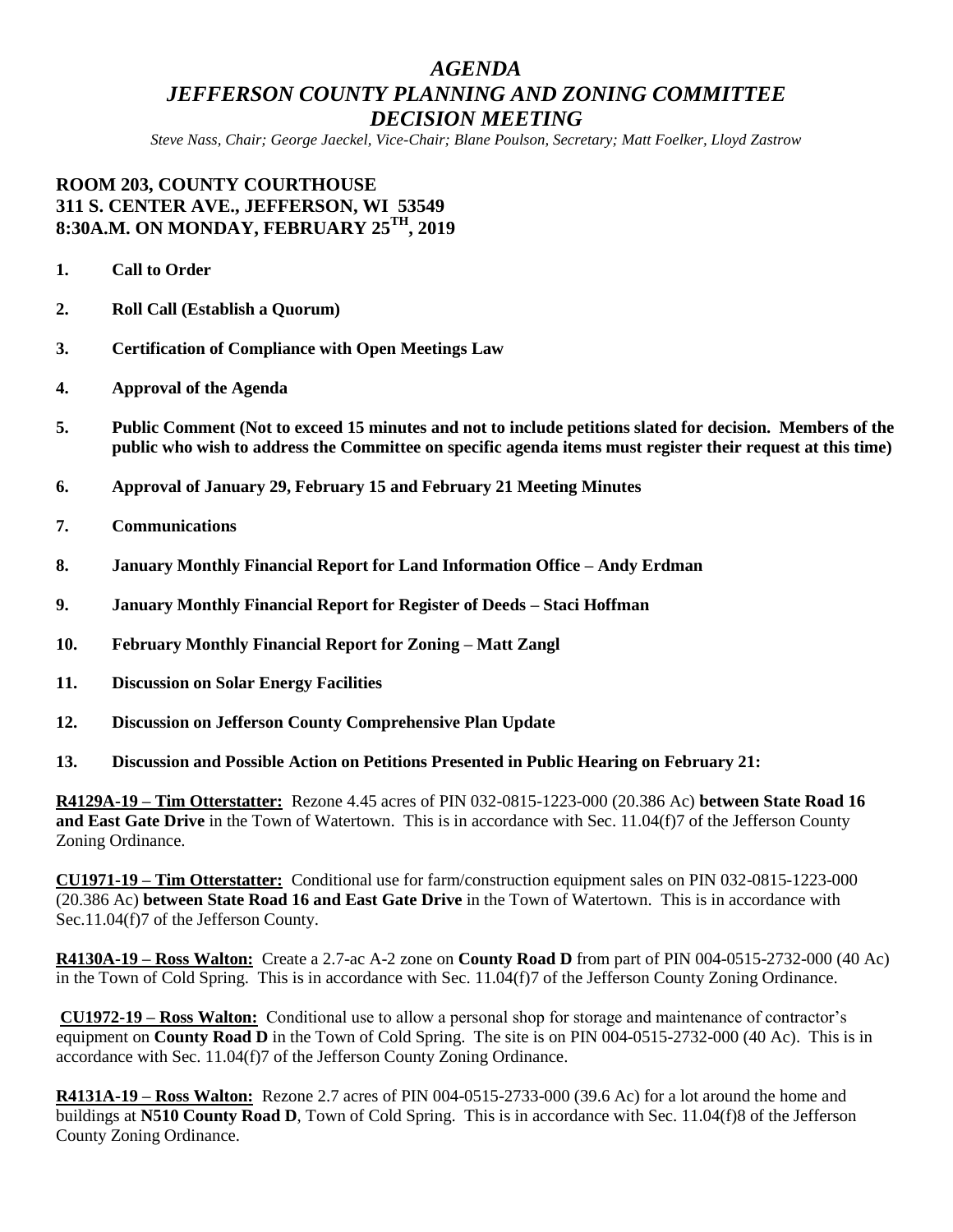**R4132A-19 – Ross Walton:** Create a 6-acre building site off of **Vannoy Drive** from part of PIN 004-0515-2732-000 (40 Ac) in the Town of Cold Spring. This is in accordance with Sec. 11.04(f)8 of the Jefferson County Zoning Ordinance.

**R4133A-19 – Concord Wisconsin Properties LLC:** Create a 1.7-ac building site on **Concord Center Dr** in the Town of Concord from PIN 006-0716-1334-005 (15 Ac). This is in accordance with Sec. 11.04(f)8 of the Jefferson County Zoning Ordinance.

**R4134A-19 – Standard Process:** Rezone 4 acres around the home and buildings at **N1974 Koch Rd** in the Town of Palmyra from PIN 024-0516-0723-000 (37.76 Ac). This is in accordance with Sec. 11.04(f)8 of the Jefferson County Zoning Ordinance.

**R4135A-19 – Larry Rasmussen:** Create a 1.41-acre lot around the home at **N7399 Jungle Ln** in the Town of Waterloo from part of PINs 030-0813-3144-001 (34.711 Ac) and 030-0813-3233-000 (36.2 Ac). This is in accordance with Sec. 11.04(f)8 of the Jefferson County Zoning Ordinance.

**R4136A-19 – Daniel Weidner/Jeanette V Weidner Trust Property:** Rezone to create a 2.58-acre lot around the buildings at **N4642 Highland Dr** in the Town of Sullivan from PIN 026-0616-0132-000 (40 Ac) and a 3.05-acre new building site to the south from part of PIN 026-0616-0133-000 (37.555 Ac). This is in accordance with Sec. 11.04(f)8 of the Jefferson County Zoning Ordinance.

**R4137A-19 – Daniel Weidner/Jeanette V Weidner Trust Property:** Create a 16.33-acre Natural Resource zone from part of PIN 026-06160133-000 (37.555 Ac) along **Highland Dr** in the Town of Sullivan. This is in accordance with Sec. 11.04(f)12 of the Jefferson County Zoning Ordinance.

**R4138A-19 – Jason Schultz:** Rezone PIN 014-0614-2833-002 (2.149 Ac) on **Hoard Road** in the Town of Jefferson. This is in accordance with Sec. 11.04(f)7 of the Jefferson County Zoning Ordinance.

**CU1973 -19 – Jason Schultz:** Allow rural business parking on PIN 014-0614-2833-002 (2.149 Ac) on **Hoard Road** in the Town of Jefferson in a proposed A-2 zone. This is in accordance with Sec. 11.04(f)7 of the Jefferson County Zoning Ordinance.

**CU1974-19 – Ammat LLC:** Allow an event center in an existing Business zone at **N7755 State Road 89**. The site is in the Town of Waterloo on PIN 030-0813-2634-002 (6.007 Ac). This is in accordance with Sec. 11.04(f)3 of the Jefferson County Zoning Ordinance.

**CU1975-19 – Chad Fredrick:** Allow an extensive on-site storage structure of up to 1,400 square feet, 16 feet in height at **W3091 County Rd CW**. The site is in a Residential R-2 zone in the Town of Watertown on PIN 032-0815-0212-009 (0.850 Ac). This is in accordance with Sec. 11.04(f)2 of the Jefferson County Zoning Ordinance.

## **14. Possible Future Agenda Items**

**15. Upcoming Meeting Dates**

**March 8, 8:00 a.m. – Site Inspections Beginning in Courthouse Room 203 March 15, 7:00 p.m. – Public Hearing in Courthouse Room 205 March 25, 8:30 a.m. – Decision Meeting in Courthouse Room 203 April 12, 8:00 a.m. – Site Inspections Beginning in Courthouse Room 203 April 18, 7:00 p.m. – Public Hearing in Courthouse Room 205 April 29, 8:30 a.m. – Decision Meeting in Courthouse Room 203**

**16. Adjourn**

**If you have questions regarding the petitions, please contact the Zoning Department at 920-674-7131. Petition files referenced on this agenda may be viewed in Courthouse Room 201 between the hours of 8:00 a.m. and 4:30 p.m.,**